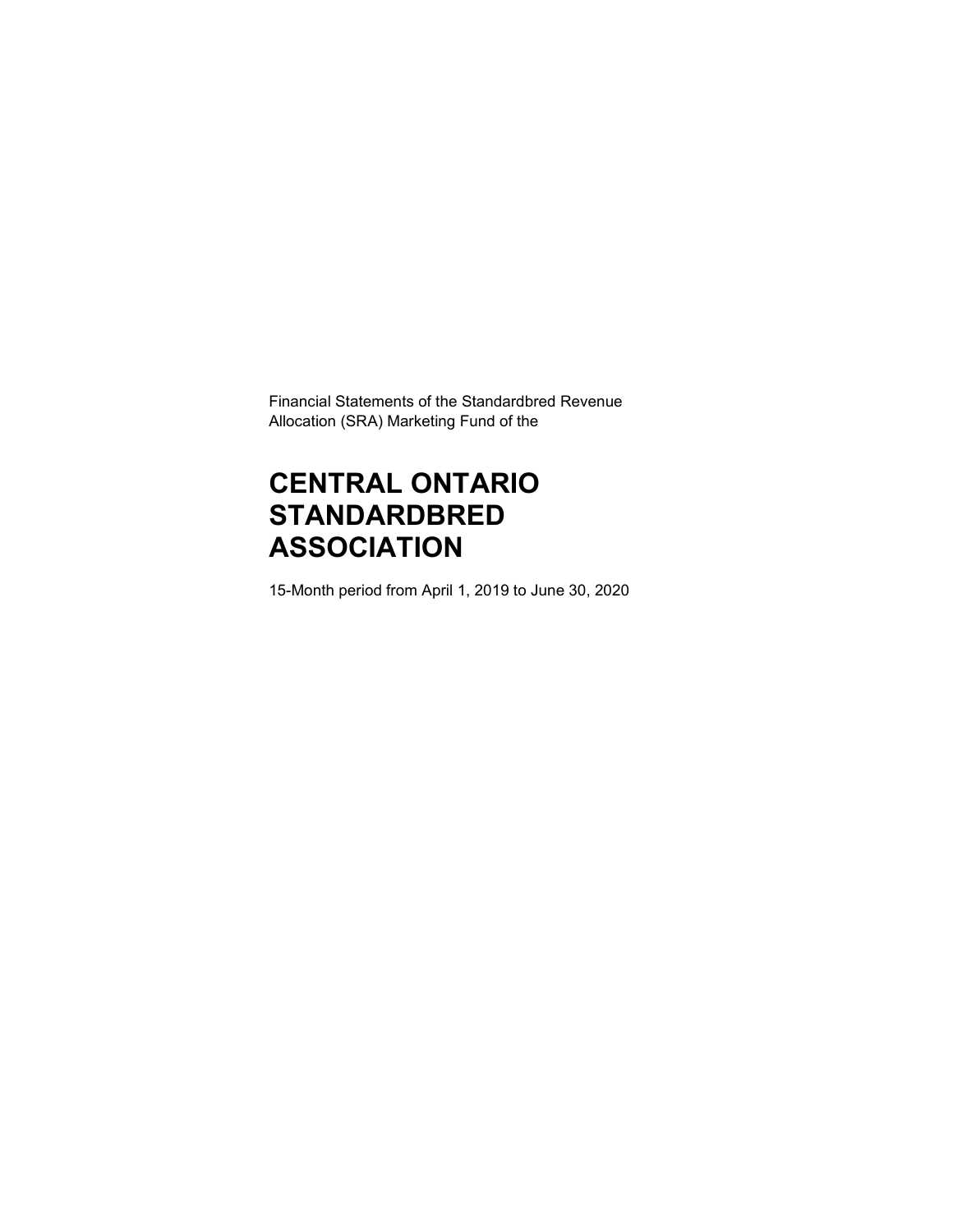

KPMG LLP Commerce Place 21 King Street West, Suite 700 Hamilton Ontario L8P 4W7 Canada Telephone (905) 523-8200 Fax (905) 523-2222

### **NOTICE TO READER**

On the basis of information provided by management, we have compiled the statement of financial position of the Standardbred Revenue Allocation (SRA) Marketing Fund of the Central Ontario Standardbred Association as at June 30, 2020 and the statement of operations and net assets for the 15-month period April 1, 2019 to June 30, 2020. We have not performed an audit or a review engagement in respect of these financial statements and, accordingly, we express no assurance thereon. Readers are cautioned that these financial statements may not be appropriate for their purposes.

 $KPMG$  12P

Chartered Professional Accountants, Licensed Public Accountants

Hamilton, Canada December 21, 2021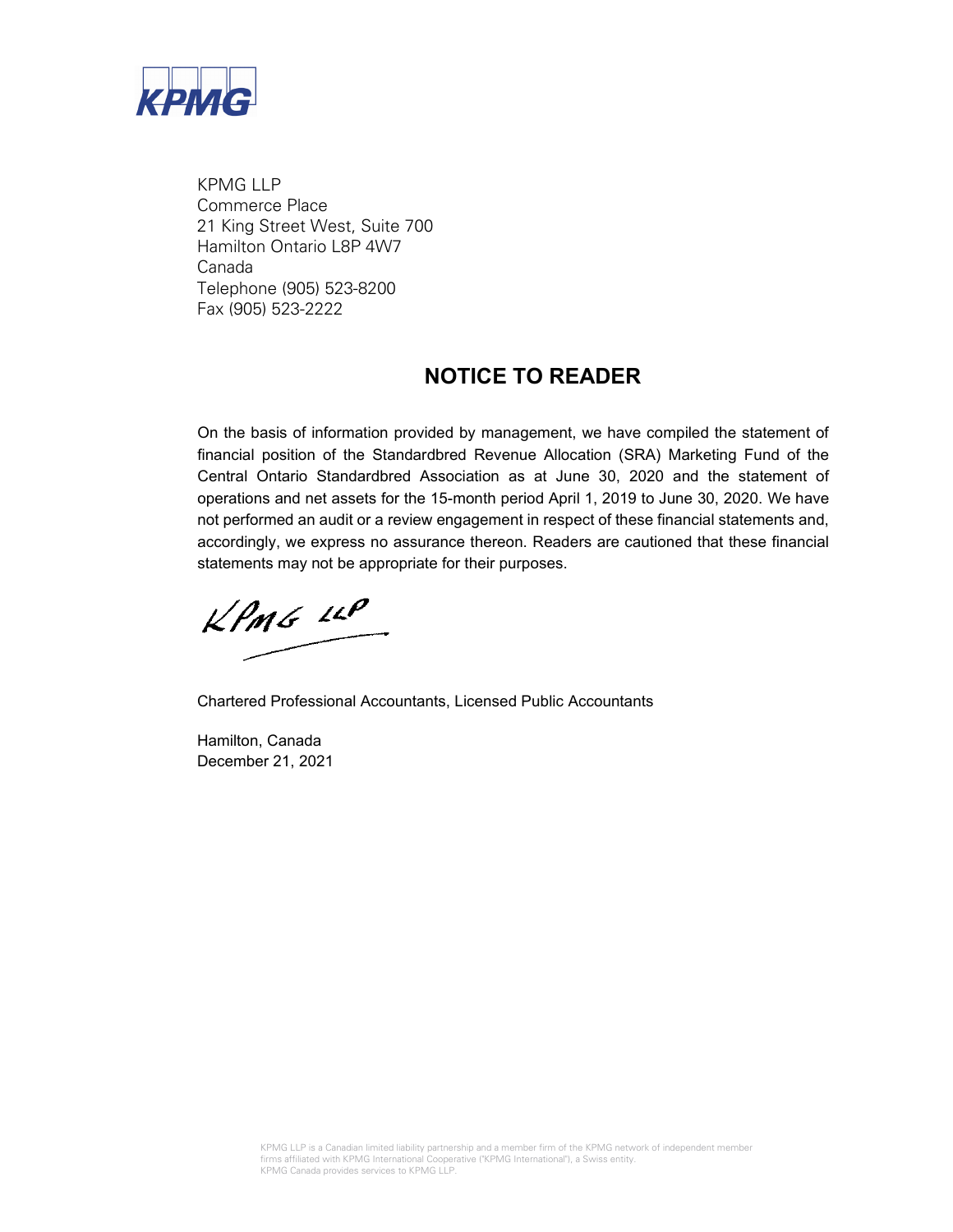# **CENTRAL ONTARIO STANDARDBRED ASSOCIATION: SRA MARKETING FUND**

Statement of Financial Position

June 30, 2020

|                                                                                  | 2020                       |
|----------------------------------------------------------------------------------|----------------------------|
| <b>Assets</b>                                                                    |                            |
| Current assets:<br>Cash<br>Investments (note 1)                                  | \$<br>326,543<br>2,740,873 |
|                                                                                  | \$<br>3,067,416            |
| <b>Liabilities and Net Assets</b>                                                |                            |
| <b>Current liabilities:</b><br>Accounts payable and accrued liabilities (note 2) | \$<br>2,500                |
| Net assets                                                                       | 3,064,916                  |
|                                                                                  | \$<br>3,067,416            |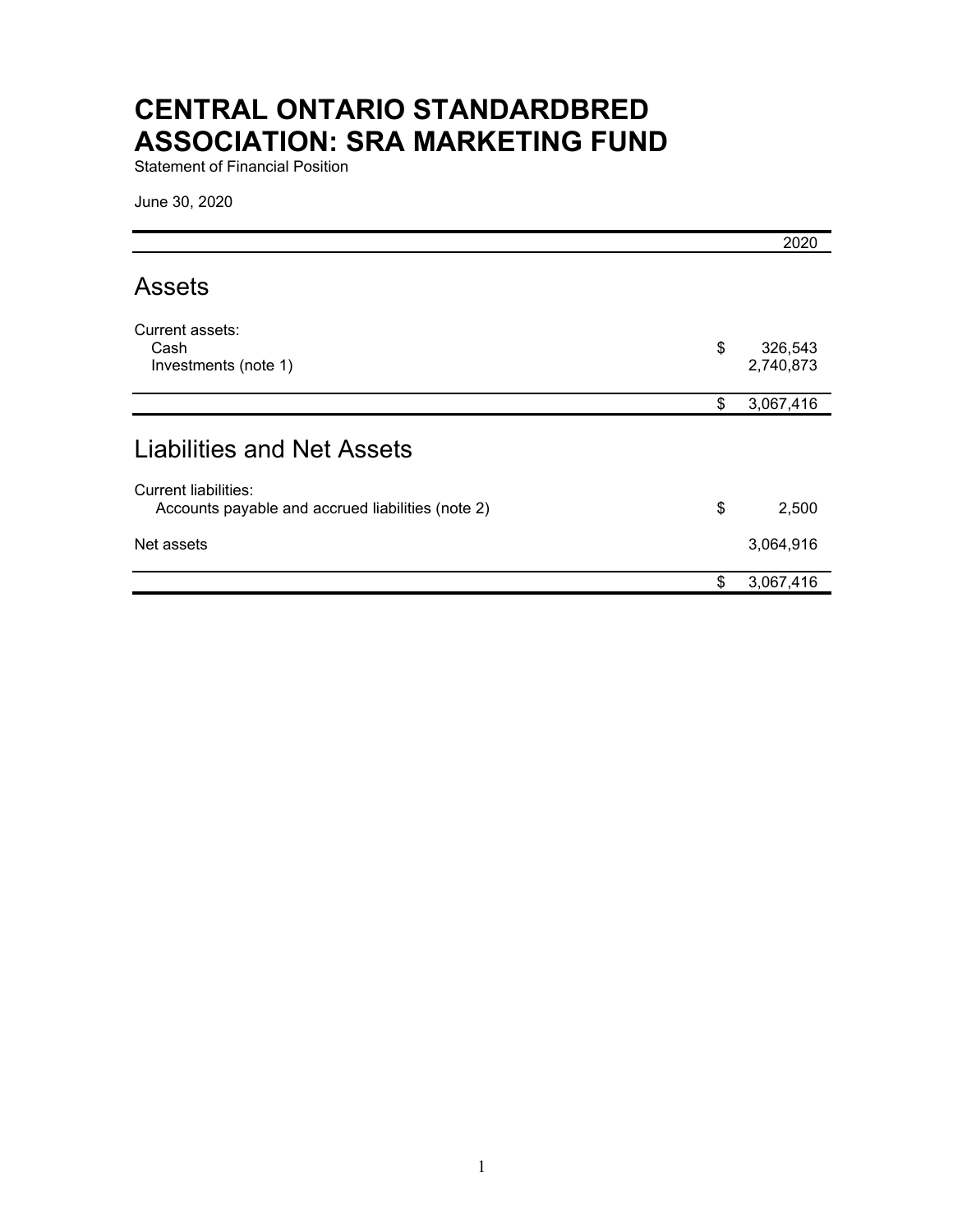## **CENTRAL ONTARIO STANDARDBRED ASSOCIATION: SRA MARKETING FUND**

Notes to Financial Statements

15-month period from April 1, 2019 to June 30, 2020

### **CENTRAL ONTARIO STANDARDBRED ASSOCIATION: SRA MARKETING FUND**

Statement of Operations and Net Assets

15-month period from April 1, 2019 to June 30, 2020

|                                  | 2020            |
|----------------------------------|-----------------|
| Revenues:                        |                 |
| <b>WEG</b> revenue               | \$<br>3,912,351 |
| Interest                         | 92,980          |
|                                  | 4,005,331       |
| Expenses:                        |                 |
| Media                            | 119,561         |
| Promotions & marketing           | 372,407         |
| Sponsorship                      | 148,169         |
| <b>Trailer Wraps</b>             | 288,425         |
| Drive with us event              | 7,180           |
| General office                   | 2,080           |
| Bank service charges             | 93              |
| Professional fees                | 2,500           |
|                                  | 940,415         |
|                                  |                 |
| Excess of revenues over expenses | 3,064,916       |
| Net assets, beginning of year    |                 |
|                                  |                 |
| Net assets, end of year          | \$<br>3,064,916 |
|                                  |                 |

Note

The recognition, measurement, presentation and disclosure principles in these financial statements may not be in accordance with the requirements of any of the financial reporting frameworks in the CPA Canada Handbook – Accounting.